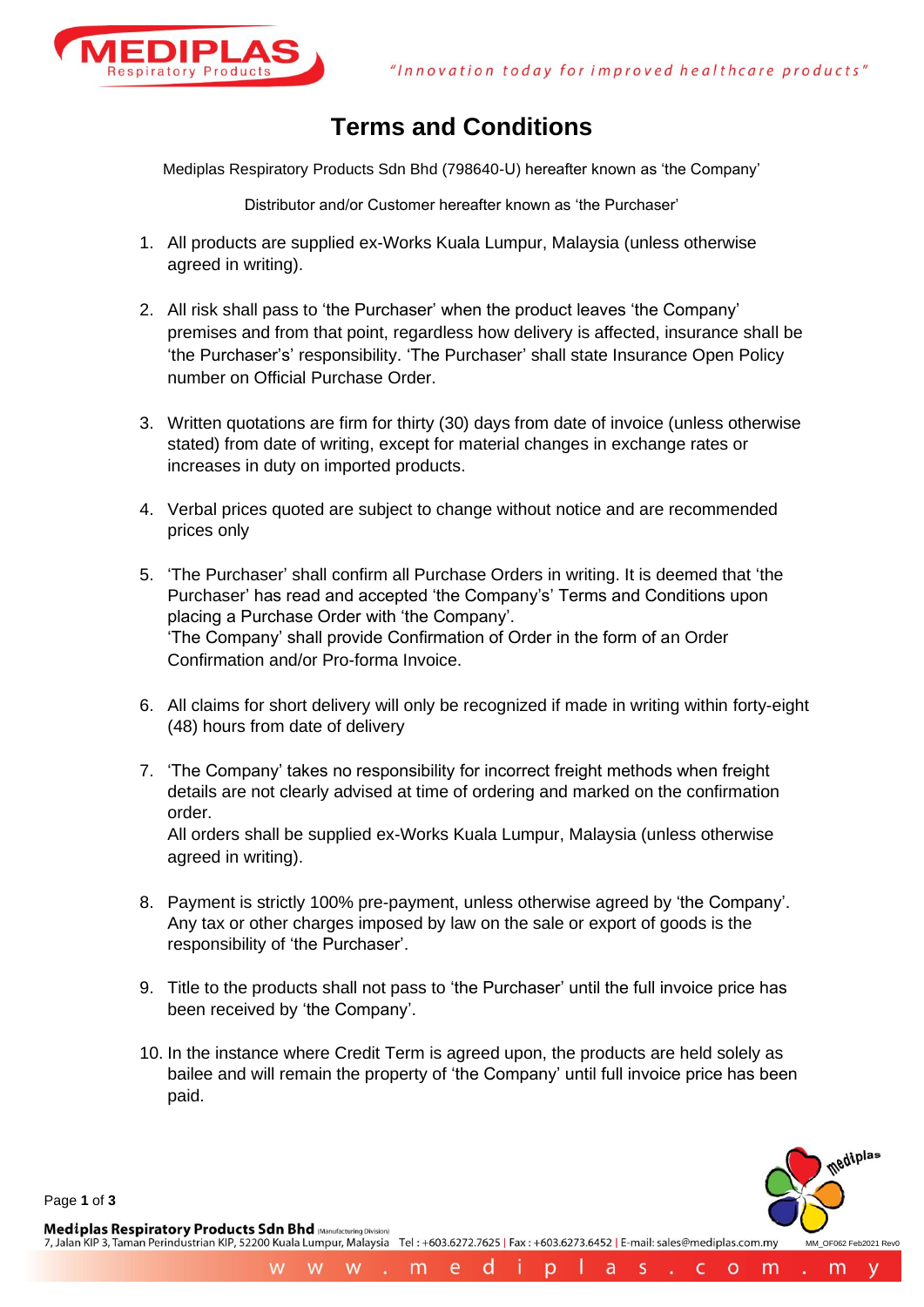

- 11. A Goods Return Authorization Number must be requested from 'the Company' prior to any item being returned for any reason. This number MUST accompany all documentation and all items returned to 'the Company' stores. 'The Company' reserves the right to refuse delivery acceptance of any items retuned not bearing this authorization.
- 12. A 20% minimum restocking charge will payable on all goods returned. Freight will be the responsibility of 'the Purchaser' returning the goods. Goods will not be accepted for return when held for more than one (1) month from date of invoice of sale.
- 13. Goods brought in to supply special requests or requirements will not be accepted for return under any circumstances.
- 14. It is the prerogative of 'the Company' to accept Order Cancellations. Cancellations will only be considered if a written request is received within five (5) business days from the Order Confirmation date. Approval of cancellation of order is only deemed accepted upon written consent from 'the Company'.
- 15. Any goods under Warranty that may require a repair or replacement part must have a Repair Authorization Number from 'the Company' prior to commencing any works. Repair or replacement of parts without this number will be deemed the sole responsibility of 'the Purchaser' and cannot be claimed under Warranty.
- 16. Disposable or Single use products are sold in box quantities
- 17. Insurance is 'the Purchaser's' responsibility
- 18. All orders shall meet 'the Company's' Minimum Order Value (MOV). Any order under this MOV may attract a Minimum Order Fee (MOF) to the value of the difference between the order value and the MOV.
- 19. Where payment terms are thirty (30) day terms, it is in the option of 'the Company' to charge a minimum interest fee of 1.5% per month on all outstanding amounts after thirty (30) days.
- 20. Where 'the Purchaser' changes the requested delivery date or delays the collection of the order and the goods are required to be stored for an extended period at 'the Company's' premises, 'the Company' reserves the right to charge a holding fee. Furthermore, when 'the Purchaser' has agreed thirty (30) day payment terms, payment due date shall follow the original invoice date.
- 21. 'The Company's' total responsibility for any claim, damage, loss or liability by 'the Purchaser' arising out of or relating to any product supplied shall not exceed the purchase price of the product.
- 22. 'The Company' warrants all products to be free from defects in material and workmanship at the time of delivery. In the event 'the Purchaser finds the product is defective, 'the Purchaser' must notify 'the Company' within thirty (30) days from date

MM\_OE062 Feb2021 Rev0

nediplas